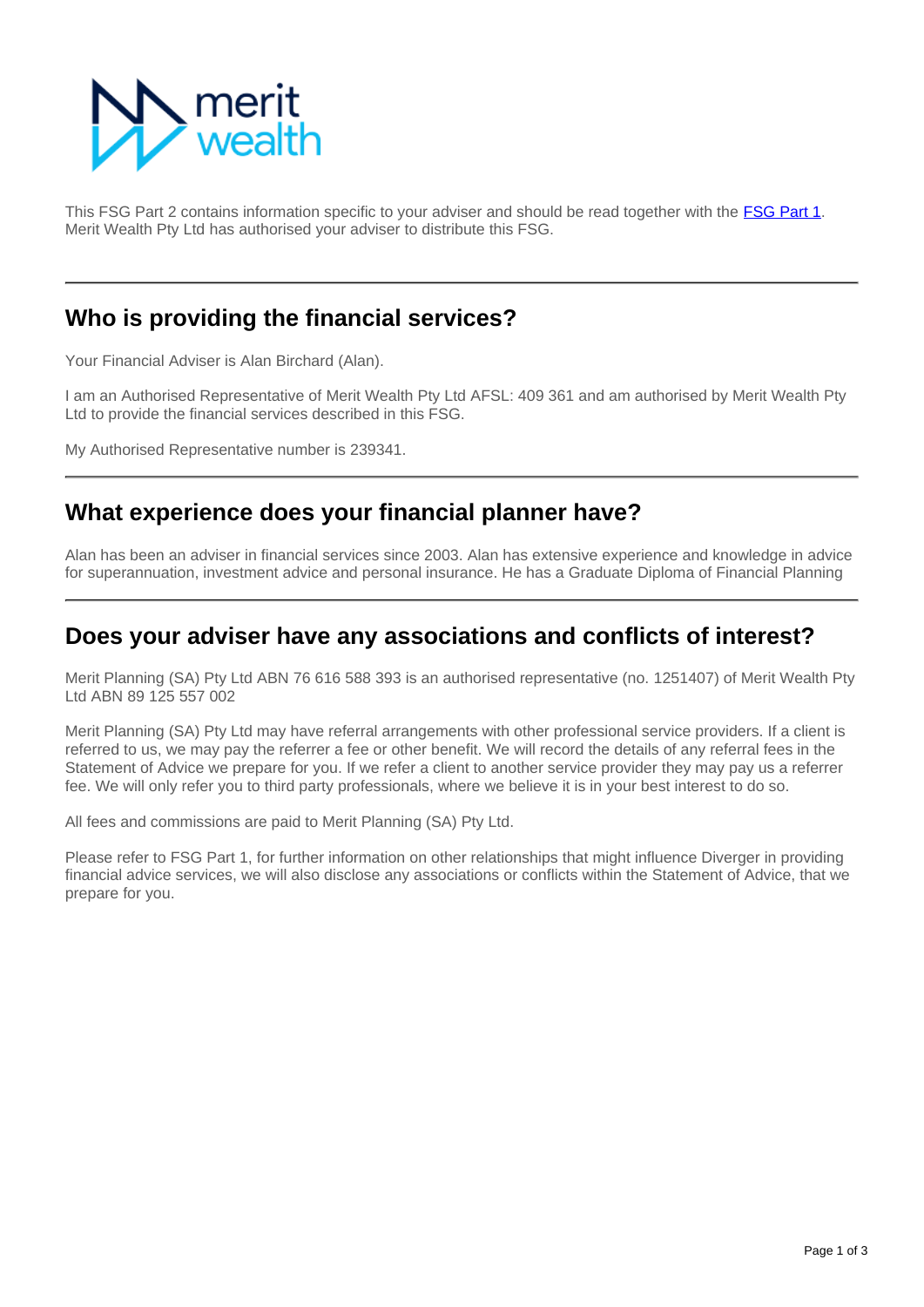# **What qualifications has your adviser completed?**

**Qualification Name**

Accredited Aged Care Professional Graduate Diploma of Financial Planning

# **Authorised Products and Services**

**I am authorised in the following products and services:** Deposit and Payment Products – Basic Deposit Products Government Debentures, Stocks or Bonds Investment Life Insurance and Life Risk Insurance Products Managed Investment Schemes including IDPS Retirement Savings Accounts **Securities** Superannuation Self-Managed Superannuation Funds Direct Equities